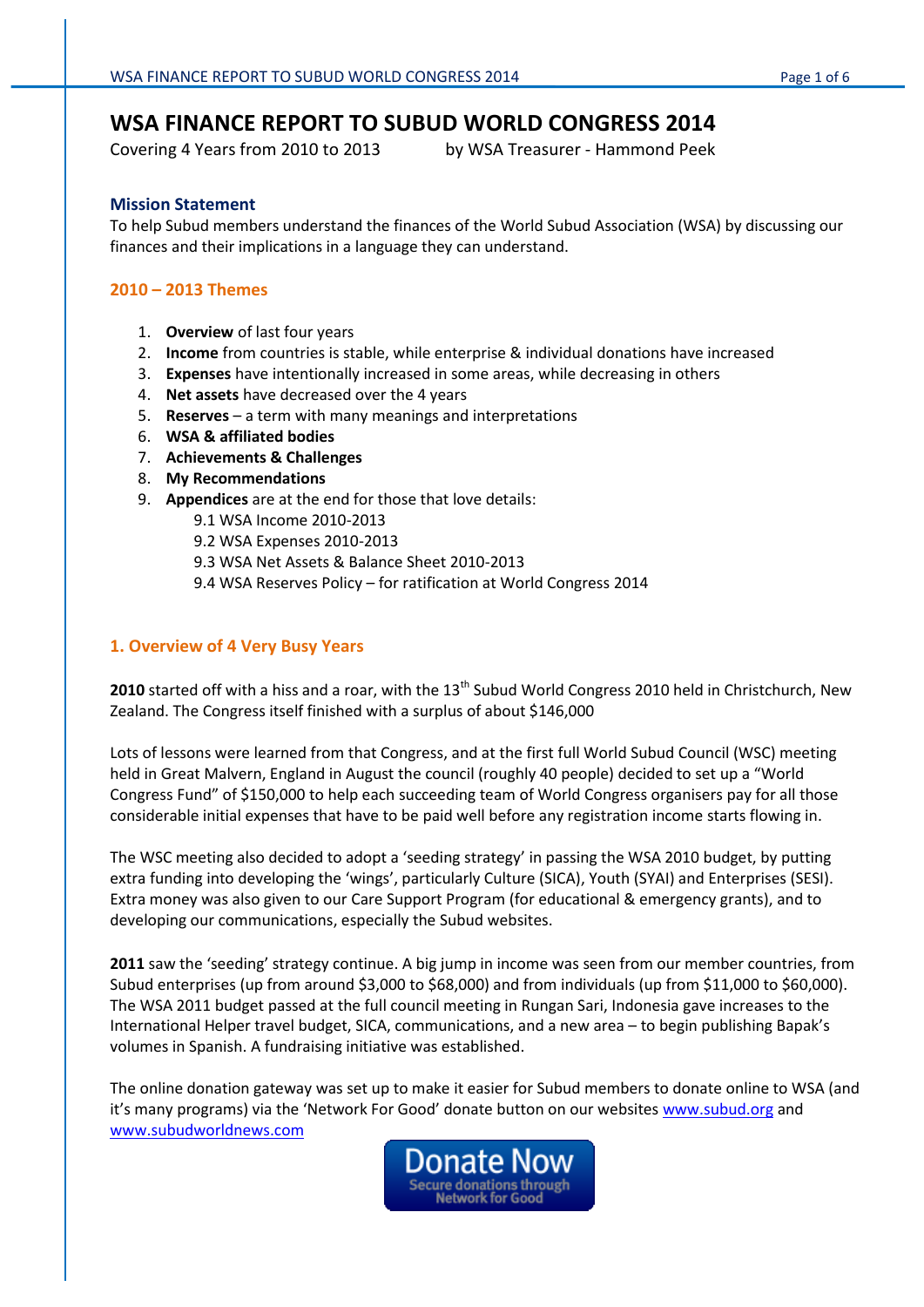In **2012** we again put more money into SICA, youth (SYAI), zone support and websites. WSA executive salaries were cut back to reduce some of our costs. WSA & MSF (Muhammad Subuh Foundation) embarked on a project to preserve the audio & video recordings of Bapak's talks via the professional archive company Memnon in Belgium.

A WSA Reserves policy was produced by the Finance Committee and adopted by the council, to be submitted to the 2014 World Congress in Puebla for ratification.

In **2013** Extra funding was allocated to WSA Archives.

WSA agreed to replenish the \$172,000 MSF funds spent on the Memnon project on behalf of WSA, for WSA Archives (as WSA donation levels allow).

#### **2. Income**

 $\mathsf{S}$ -

See Appendix 9.1 WSA Income 2010-2013

All WSA audited annual accounts can be viewed on [www.subud.org](http://www.subud.org/) or [www.subudworldnews.com](http://www.subudworldnews.com/) This report is purely an overview of our WSA finances over the 4 years 2010-2013.

Income from our member countries & zones was pretty consistent, with improvement from a number of Zones, particularly in South America.

Donations from enterprises and individuals have increased substantially.





2010 2011 2012 2013

There was a World Congress surplus of \$146,682 in 2010, and the 2013 figures include \$205,852 in registrations for World Congress 2014.

Allowing for the effect of the World Congress 2014 registrations figure of \$205,852 being included in the overall income picture, we get: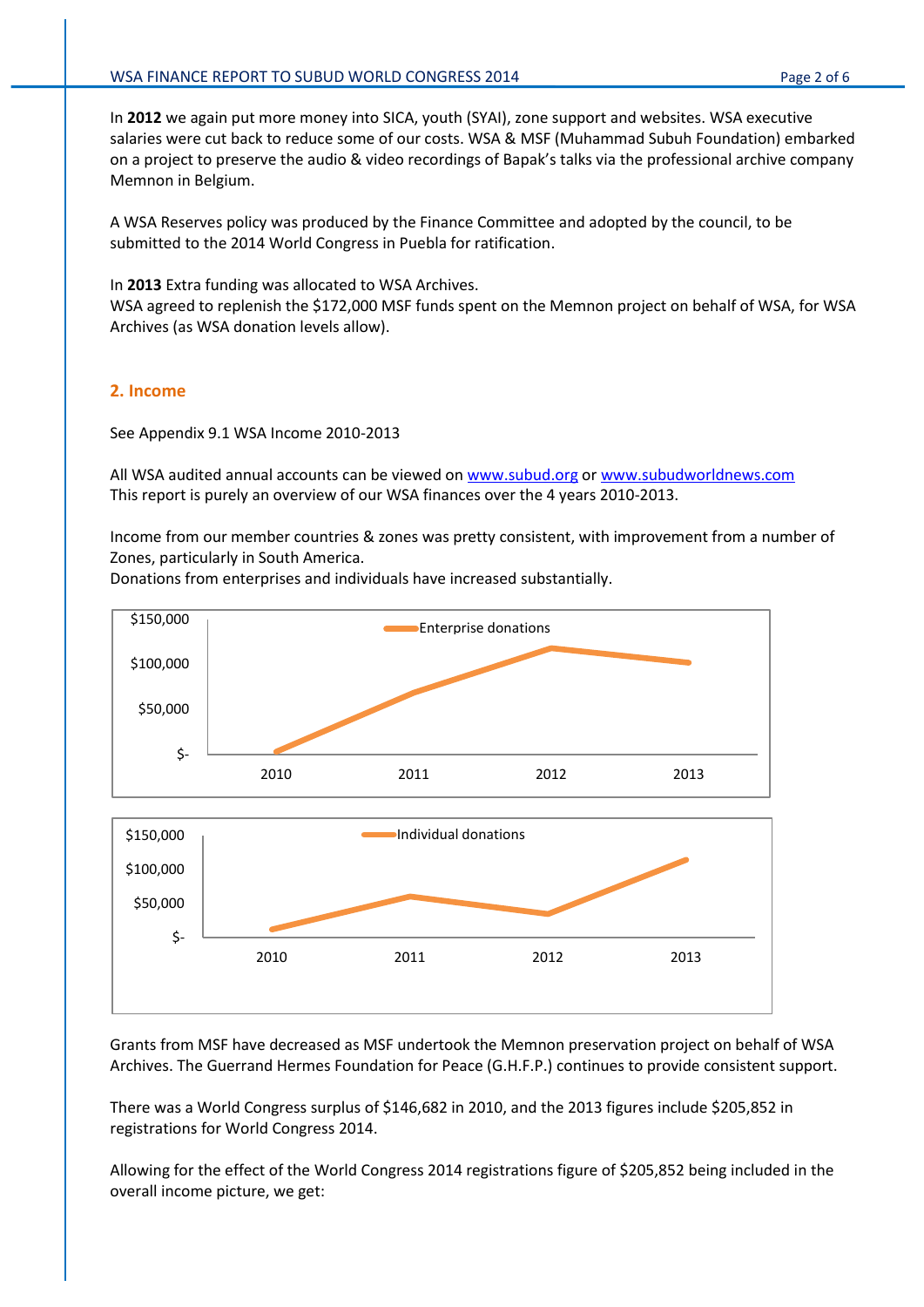

## **3. Expenses**

See Appendix 9.2 WSA Expenses 2010-2013

The WSA activities are mostly carried out by a large number of unpaid, voluntary members putting in long hours. We thank you for your unpaid contributions of time and energy.

The annual budget funds Kejiwaan, Media and Human Activity programs, as well as the Supporting Services (executive, administration, communications, meetings, etc). From 2010 through 2012 the council agreed (on my recommendation) to pass budgets that involved spending more than we projected to get in as income. Passing balanced budgets in those 3 years would have meant a drastic cutting back on all WSA programs and services, something we were loathe to do. In each of these years the **actual** budget deficit turned out being less than the deficit **budgeted**.

The council adopted a policy beginning in 2010 to put extra funding into the 'wings' (SICA, SYAI and SESI), as well as to boost international helper travel. By increasing funding to SICA, SYAI and SESI it was hoped that they would grow in strength, and thus be able to develop more of their own financial resources.

SICA has successfully set up their own websit[e www.subud-sica.org](http://www.subud-sica.org/) and now collects direct on-line donations to support some of their activities.

Youth (SYAI) have put in place innovative ways of raising funds to bring as many youth as possible to the Puebla World Congress.

The Archives program has been given extra funding, and the legacy that is the audio & video recordings of Bapak's talks has been digitally re-mastered in line with world-class professional standards.

The international helpers have been able to travel to many countries in their areas, which the local groups visited gratefully acknowledge.

Money was put into improving communications and websites, to better inform members of what is happening in our Subud world.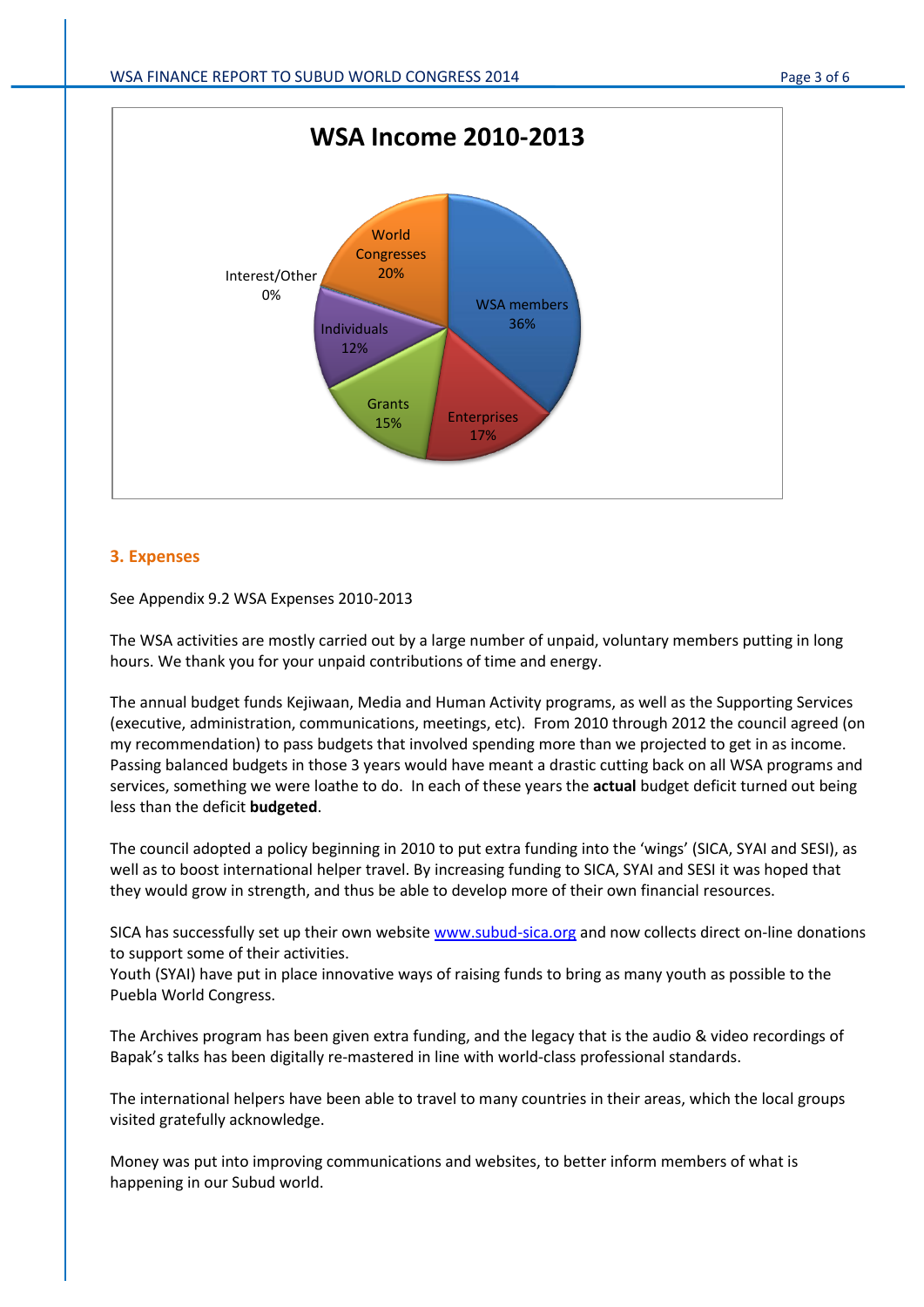In 2013 we aimed for a balanced budget by setting a \$140,000 "extra fundraising target". \$100,000 of this target was raised, and the final result was a small budget deficit of around \$5,000 but an overall accounts surplus of around \$73,000 once the World Congress 2014 income and expenses had been added in.

A large part of the costs for preparing the World Congress 2014 has come from the \$150,000 World Congress Fund set up in 2010. This fund will be repaid from world congress proceeds this year, so that it returns to the original \$150,000 amount, where it will remain until World Congress 2018 needs to access it.

Supporting Services include expenses of the WSA Chair/deputy Chair, the Zone Representative (mostly travel), WSA Executive (remunerations, travel, administration & general), pensions for the widows of the helpers who served in Bapak's secretariat (these pensions will continue during the widows lifetimes), WSC meetings and World Congress preparations.

\$176,600 (22%) of the Supporting Services expenses below has been spent on World Congress 2014 preparation:



WS Council meetings took place each year. Besides the expenses under Supporting Services, travel expenses for the WSC meetings are also charged to the budget lines of the individual participants.

#### **4. Net Assets**

See Appendix 9. 3 WSA Net Assets & Balance Sheet 2010-2013

Net assets have reduced over the 4 years, from around \$547,000 to \$437,000.

There is a tension between 'building up or maintaining net assets' (a sound business approach), and spending the money that members have donated, to provide the programs & services for the members, even if that means a deficit result for the year (a charitable service entity approach). In the last 4 years we have generally adopted the approach that the members donate the money for it to be used, not stored away for 'a rainy day'.

Members will no doubt have many differing views on this, from both ends of this spending approach spectrum.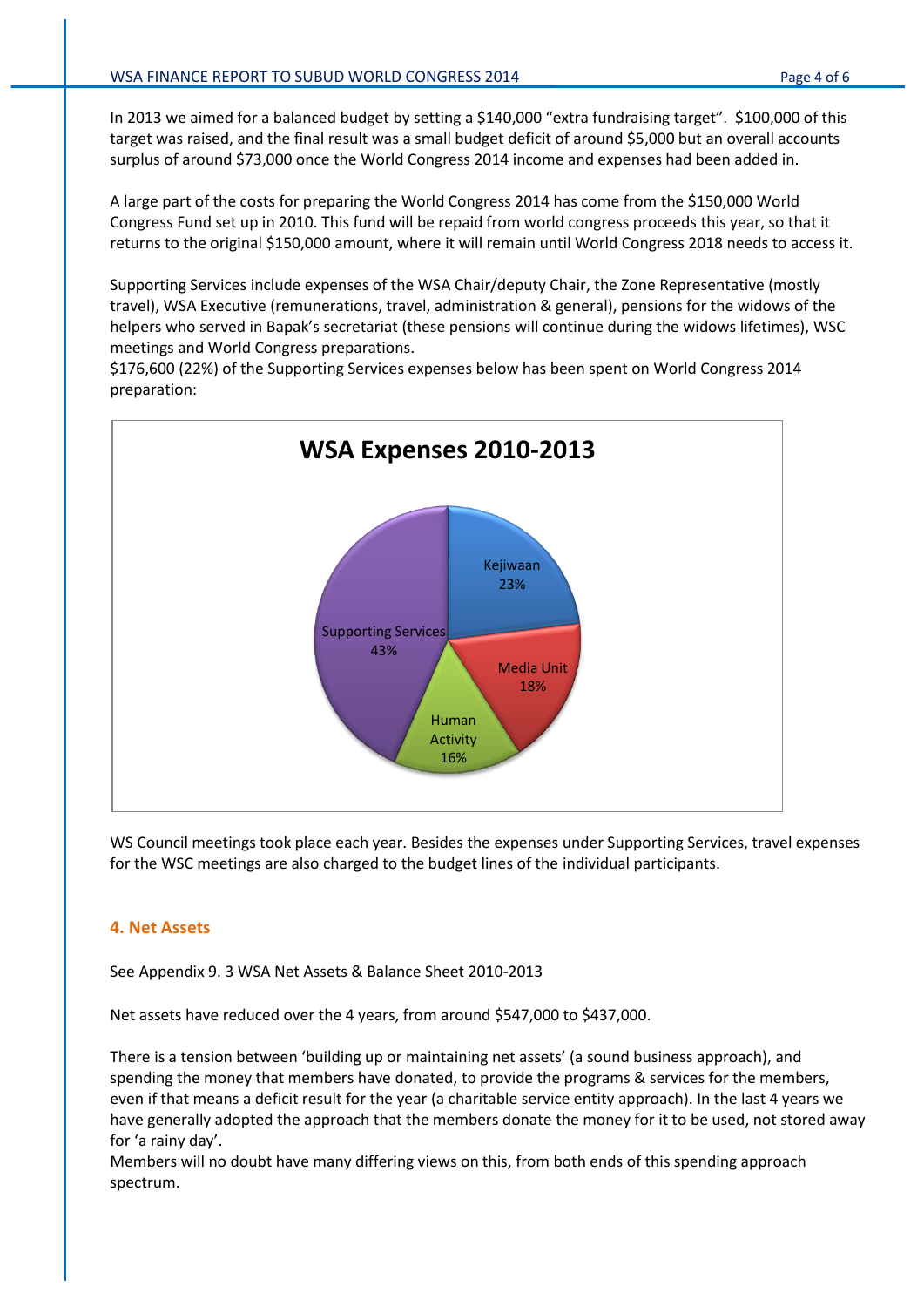My view is that WSA is a charitable based service organisation, which gets money in from donations with the intent that this money is to be used to fund its many activities.

MSF (Muhammad Subuh Foundation) is the entity that Bapak set up to hold and build long term assets for Subud.

#### **5. Reserves**

"Reserves" - what does this term actually mean? The money you keep aside for when things get difficult? Or the funds you have left over at the end of any year, and thus freely available for the next year (whether that be net assets or unrestricted funds)?

Again, this depends on whether you approach it from a 'business' approach or a 'charitable entity' approach.

Within the WSA balance sheet (See Appendix 9. 3 WSA Net Assets & Balance Sheet 2010-2013) the Net Assets at the end of 2013 are broken down into four different categories:

| $\bullet$ | <b>Unrestricted</b> (freely available to be spent) | \$214,766 |
|-----------|----------------------------------------------------|-----------|
|           | • World Congress Fund (a designated fund)          | \$179,277 |
|           | • Subud Emergency Fund                             | \$15,672  |
| $\bullet$ | Temporarily Donor Restricted (earmarked donations) | \$27,992  |
|           | <b>Total Net Assets</b>                            | \$437,707 |
|           |                                                    |           |

A 'Reserves' policy was developed, and then agreed by the council in 2012, to be ratified at the World Congress 2014. (See 9. 4 WSA Reserves Policy – for ratification at World Congress 2014)

The Reserves are currently viewed as the **unrestricted** or "free" funds. A 'contingency' minimum amount to keep aside for ongoing WSA expenses is currently calculated at 12 weeks of budgeted expenses for WSA programs & operations in that year.

Note: Charity law in the UK requires that any income received should be spent within a reasonable period from time of receipt.

#### **6. WSA & affiliated bodies**

WSA currently has three affiliated bodies: The Muhammad Subuh Foundation (MSF), Susila Dharma International Association (SDIA) and the Subud International Cultural Association (SICA).

WSA approves the annual MSF budget, and MSF audited financial statements are available at [www.msubuhfoundation.org](http://www.msubuhfoundation.org/) and their MSF 2013 accounts show MSF has funds of around \$3.3m.

Both SDIA & SICA operate autonomously from WSA. SDIA mostly sources it's own funding. The only funding it receives from WSA is usually travel costs for the SDIA chair to attend the WSC meeting. SICA collects it's own on-line donations, as well as receiving funding from WSA which it put to good use to develop it's website, build capacity, and for travel costs for the SICA chair to also attend the WSC meeting. For information on the good work both SDIA & SICA are doing, visit their very helpful websites [www.susiladharma.org](http://www.susiladharma.org/) an[d www.subud-sica.org](http://www.subud-sica.org/)

In the past an attempt has been made to provide informal consolidated accounts including WSA and all other international Subud bodies. As WSA stands alone as a legal entity, I believe it is wiser here to report just the financial activities of WSA – with some reference to WSA's three affiliates MSF, SDIA & SICA. If members wish to look at the finances of any other Subud entities, they are at liberty to do so (please refer to [www.subud.org\)](http://www.subud.org/).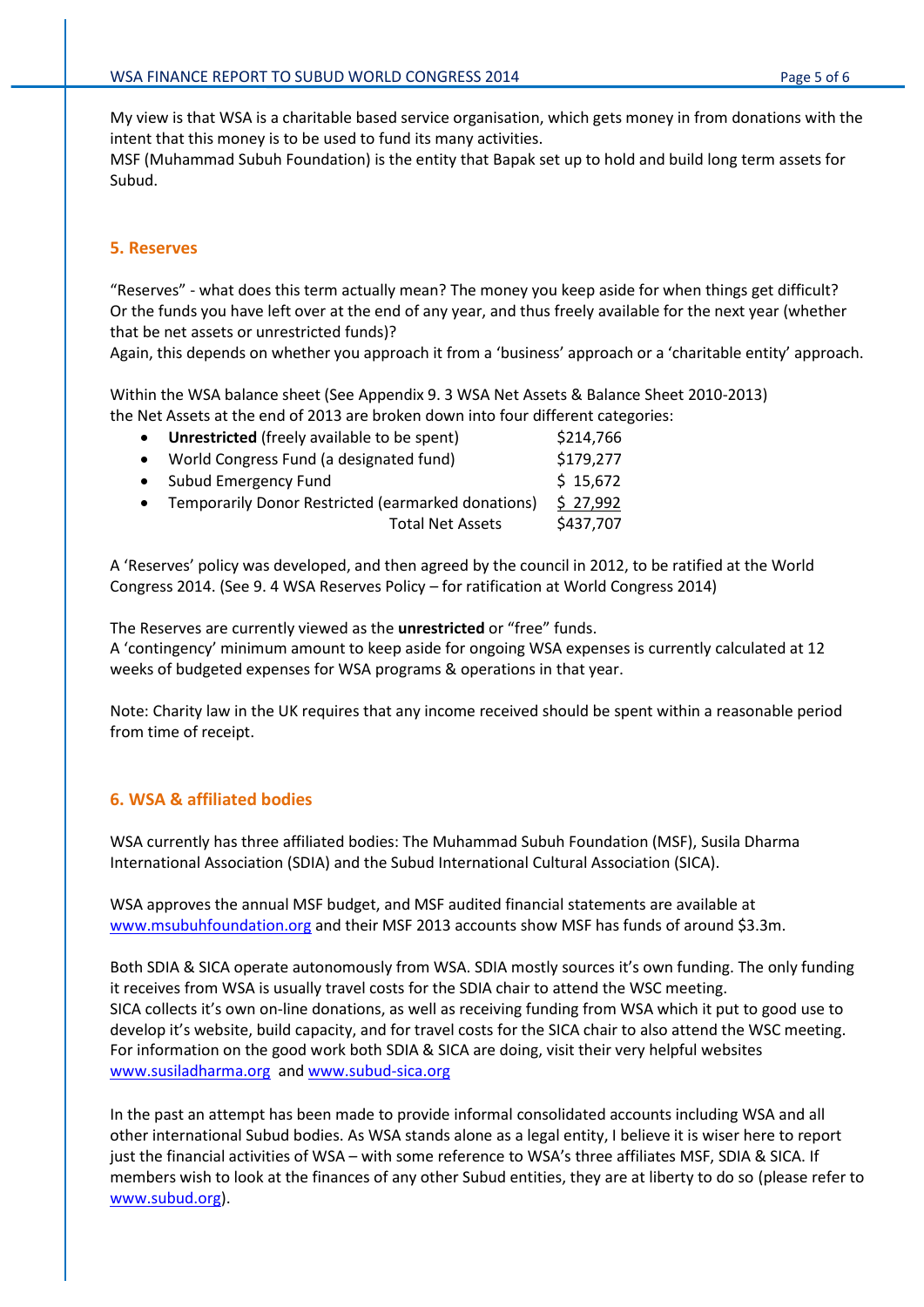#### **7. Achievements & Challenges**

#### **Achievements** include:

- Setting up the World Congress Fund of \$150,000 so no other world congress organising team (WCOT) needs to struggle with finding initial funding to cover costs, before the registrations start flowing in.
- the legacy that is the audio & video recordings of Bapak's talks is being preserved to a world-class professional standard
- Subtitling of Bapak & Ibu Rahayu's video talks in English initially, and eventually in 4 other languages
- Fundraising progress both short term (increase in enterprise and individual donations), and long term (setting up an integrated system to accept donations at all levels – still a work in progress)
- Setting up an online donation gateway that has made it easier for Subud members to donate online
- Reserves policy put in place
- Greater support to wings (SICA now has their own website) and more funding for IH travel

#### **Challenges** that I see:

- How to motivate member countries to increase their WSA donations
- Motivating more Subud enterprises and businesses to regularly financially support the work of WSA
- Connecting more with grassroots members to help them clearly understand what WSA does to support them, and how their support for WSA is appreciated and crucial
- Developing more cost effective ways of communicating as a World Subud council
- Repaying MSF the \$172,000 Archives money they spent on behalf of WSA with Memnon on securing Bapak's audio & video talks for future Subud generations
- Funding the considerable ongoing expenses of the WSA Archives
- helping to build MSF's funds

# **8. My Recommendations (for the new World Subud council and World Congress):**

- 1. In the next council term I suggest having a full council meeting only every second year.
- 2. Tailor personal appeals to particular individuals and enterprises. That will, I believe, result in greater donations
- 3. Approve the WSA Reserves policy
- 4. Encourage individual Subud groups & centers who own their properties to make better financial use of those Subud houses and halls
- 5. Promote MSF more widely to Subud members, as I believe that MSF is the long term 'engine' that will drive Subud forward financially. As MSF builds its funds it will slowly, but eventually, provide (amongst many other things) a very substantial funding base for WSA programs

#### **And finally, a word of thanks**

Elwyn Waugh took over as our new WSA accountant in 2010. He comes with 40+ years experience in many Subud roles, and is a qualified, practising accountant whose support and dedication I have witnessed and enjoyed over the last 4 years. Thank you Elwyn.

Our UK auditors (Thomas Westcott) have given us a clean audit report for the last 4 years. And for the last 10 years the auditors have proposed no changes to our annual accounts... This doesn't happen by accident - it happens because financially WSA has been well managed.

Christchurch June 2014 Hammond Peek - WSA Treasurer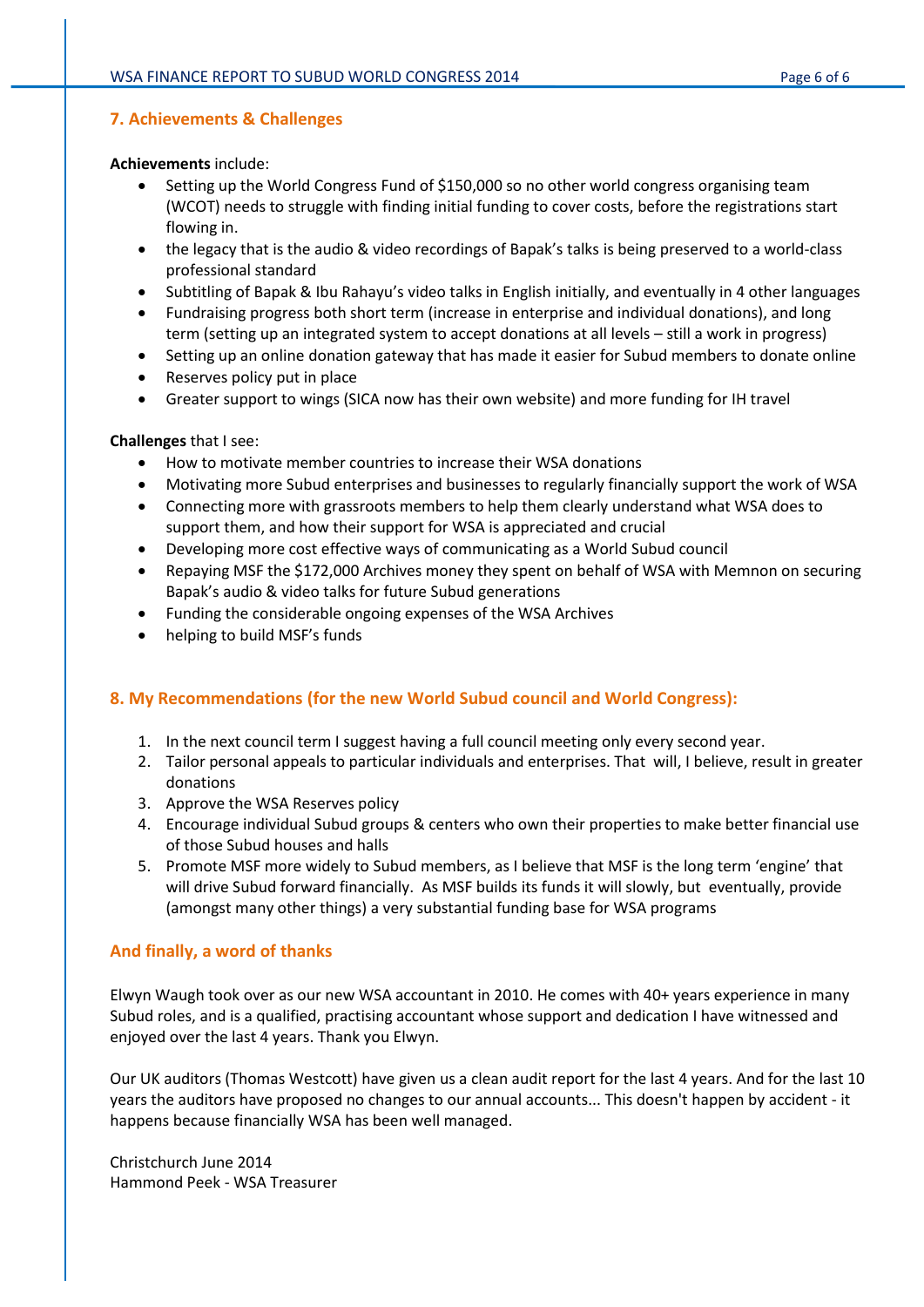# **WSA FINANCE REPORT TO SUBUD WORLD CONGRESS 2014 Appendix 9.1**

**WSA Income 2010-2013 (Audited)** (in US dollars) **Year <sup>2010</sup> <sup>2011</sup> <sup>2012</sup> <sup>2013</sup> Total 2010-2013 WSA member countries:** Zone 1&2 \$ 18,805 \$ 27,828 \$ 29,540 \$ 31,233 | \$ 107,406 Zone 3 \$ 70,201 \$ 73,500 \$ 71,821 \$ 69,853 \$ 285,375 Zone 4 \$ 15,181 \$ 14,633 \$ 15,708 \$ 14,137 | \$ 59,659 Zone 5&6 \$ - \$ - \$ 582 \$ 1,410 \$ 1,992 Zone 7 \$ 38,598 \$ 43,802 \$ 44,556 \$ 44,061 \$ 171,017 Zone 8 \$ - \$ 229 \$ 1,348 \$ 475 \$ 2,052 Zone 9 \$ 1,763 \$ 3,517 \$ 3,949 \$ 6,558 \$ 15,787 **Total member countries**  $$ 144,548 \t$ 163,509 \t$ 167,504 \t$ 167,727 \t$ 643,288$ Enterprises  $$ 3,254 $ 68,851 $ $118,300 $ $102,188 $ $292,593$ Grants 1 \$ 75,422 \$ 107,743 \$ 50,000 \$ 30,000 | \$ 263,165 Individuals \$ 11,787 \$ 60,184 \$ 34,371 \$ 114,281 \$ 220,623 Interest & Other **5 2,389 \$ 1,115 \$ 27 \$ 1,297** \$ 4,828 World Congress 2010 surplus \$ 146,682 \$ 15 and \$ 146,682 World Congress 2014 registrations **\$** 205,852 \$ 205,852 \$ 205,852 **Total Income \$ 384,082** \$ 401,402 \$ 370,202 \$ 621,345 \$1,777,031 Of which unrestricted \$ 291,845 \$ 244,014 \$ 304,252 \$ 373,991 \$1,214,102 Of which restricted  $$ 92,237 $ 157,388 $ 65,950 $ 247,354 $ $ 562,929$ Grants: 1 MSF 60,000 \$ 60,000 \$ 60,000 \$ 50,000 \$ 30,000 \$ 200,000 1 GHFP \$ 15,422 \$ 18,464 \$ 33,886 1 Other: MSF transfer IYTF balance  $\begin{array}{cccc} 1 & 22.689 & & \end{array}$   $\begin{array}{cccc} 1 & 22.689 & \end{array}$ 1 Other: various 6 6,390 \$ 6,390 \$ 6,390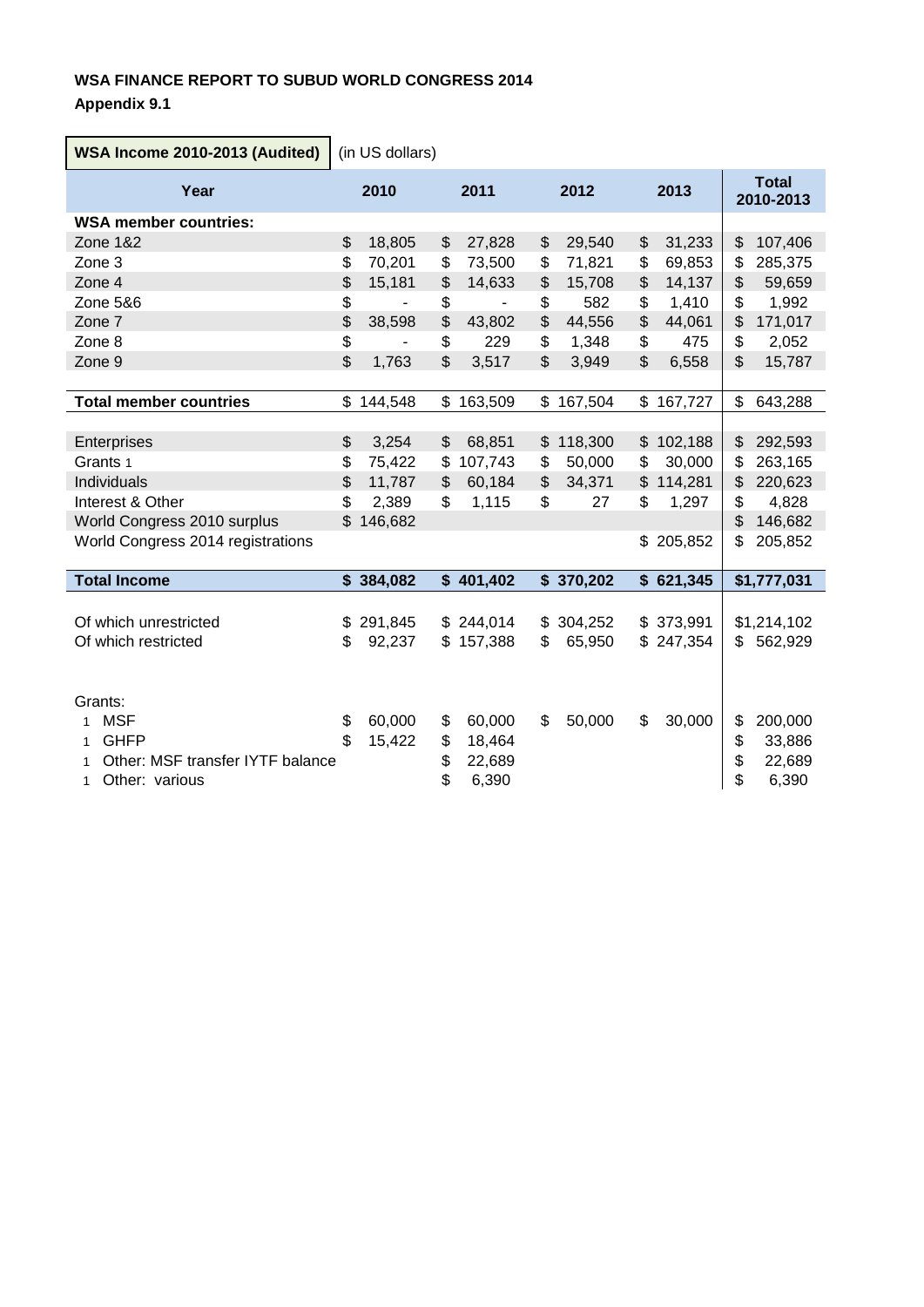# **WSA FINANCE REPORT TO SUBUD WORLD CONGRESS 2014 Appendix 9.2**

| WSA Expenses 2010-2013 (Audited)                   | (in US dollars) |                              |              |                          |                                               |                          |                                           |                          |                           |
|----------------------------------------------------|-----------------|------------------------------|--------------|--------------------------|-----------------------------------------------|--------------------------|-------------------------------------------|--------------------------|---------------------------|
| Year                                               |                 | 2010                         |              | 2011                     |                                               |                          | 2013                                      |                          | <b>Total</b><br>2010-2013 |
| Kejiwaan program:                                  |                 |                              |              |                          |                                               |                          |                                           |                          |                           |
| Area 1                                             | \$              | 25,983                       | \$           | 25,560                   | \$                                            | 31,139                   | \$                                        | 33,789                   | \$<br>116,471             |
| Area <sub>2</sub>                                  | \$              | 21,181                       | \$           | 40,115                   | \$                                            | 45,068                   | \$                                        | 43,148                   | \$<br>149,512             |
| Area <sub>3</sub>                                  | \$              | 25,252                       | \$           | 29,158                   | \$                                            | 26,730                   | \$                                        | 35,689                   | \$<br>116,829             |
| Ibu Rahayu                                         | \$              | 12,520                       | \$           | 12,520                   | \$                                            | 12,520                   | \$                                        | 12,520                   | \$<br>50,080              |
| Total Kejiwaan program                             | \$              | 84,936                       | $\mathbb{S}$ | 107,353                  |                                               | \$115,457                |                                           | \$125,146                | \$<br>432,892             |
| <b>Media Unit program:</b>                         |                 |                              |              |                          |                                               |                          |                                           |                          |                           |
| <b>WSA Archives</b>                                | \$              | 32,726                       | \$           | 38,158                   | \$                                            | 44,009                   | \$                                        | 56,465                   | \$<br>171,358             |
| SPI / Translation & Publication of Bapak's talks   | \$              | 30,000                       | \$           | 30,000                   | \$                                            | 30,000                   | \$                                        | 22,302                   | \$<br>112,302             |
| Publication of Bapak's Volumes in Spanish          | $\,$            | $\overline{\phantom{a}}$     | \$           | $\overline{\phantom{a}}$ | \$                                            | 5,060                    | \$                                        | $\overline{\phantom{a}}$ | \$<br>5,060               |
| Translations (WSA+other docs into 5                |                 |                              |              |                          |                                               |                          |                                           |                          |                           |
| languages)                                         | \$              | 1,570                        | \$           | 3,724                    | \$                                            | 6,188                    | \$                                        | 6,964                    | \$<br>18,446              |
| History of Subud project                           | \$              | 2,500                        | \$           | 9,533                    | \$                                            | 8,000                    | \$                                        | 8,000                    | \$<br>28,033              |
| <b>Total Media Unit program</b>                    | \$              | 66,796                       | \$           | 81,415                   | \$                                            | 93,257                   | \$                                        | 93,731                   | \$<br>335,199             |
|                                                    |                 |                              |              |                          |                                               |                          |                                           |                          |                           |
| <b>Human Activity programs:</b>                    |                 |                              |              |                          |                                               |                          |                                           |                          |                           |
| CSP (Care Support Program)                         | \$              | 14,901                       | \$           | 13,713                   | \$                                            | 13,450                   | \$                                        | 16,026                   | \$<br>58,090              |
| Christchurch Earthquake Fund                       | \$              | $\qquad \qquad \blacksquare$ | \$           | 26,132                   | \$                                            | 1,035                    | \$                                        |                          | \$<br>27,167              |
| Japan Tsunami Fund                                 | \$              | $\qquad \qquad \blacksquare$ | \$           | 492                      | \$                                            |                          | $\, \, \raisebox{12pt}{$\scriptstyle \$}$ |                          | \$<br>492                 |
| Social Welfare/SDIA                                | \$              | 2,166                        | \$           | 4,000                    | \$                                            | 2,500                    | \$                                        | 3,000                    | \$<br>11,666              |
| Culture/SICA                                       | \$              | 2,171                        | \$           | 7,000                    | \$                                            | 15,000                   | \$                                        | 12,000                   | \$<br>36,171              |
| Youth/SYAI Travel                                  | \$              | 4,539                        | \$           | 6,824                    | \$                                            | 4,291                    | \$                                        | 8,162                    | \$<br>23,816              |
| Youth/SYAI Projects                                | \$              |                              | \$           |                          | \$                                            | 115                      | \$                                        | 6,117                    | \$<br>6,232               |
| Intl. Youth Travel Fund                            | \$              | 842                          | \$           | 7,730                    | \$                                            | 4,580                    | \$                                        | 1,347                    | \$<br>14,499              |
| <b>YES Quest</b>                                   | \$              |                              | \$           | 7,000                    | $\, \, \raisebox{12pt}{$\scriptstyle \$}$     | $\overline{\phantom{a}}$ | \$                                        |                          | \$<br>7,000               |
| Enterprises/SES                                    | \$              | 5,656                        | \$           | 3,383                    | \$                                            | 9,300                    | \$                                        | 2,870                    | \$<br>21,209              |
| Health/SIHA                                        | \$              |                              | \$           | 1,000                    | \$                                            |                          | $\, \, \raisebox{12pt}{$\scriptstyle \$}$ |                          | \$<br>1,000               |
| Support for Zones*                                 | \$              | 16,391                       | \$           | 8,719                    | \$                                            | 1,150                    | \$                                        | 4,034                    | \$<br>30,294              |
| Christchurch grant (from WCongress 2010<br>result) | \$              | 18,000                       | \$           |                          | \$                                            |                          | \$                                        |                          | \$<br>18,000              |
| Communication/Websites                             | \$              | 3,857                        | \$           | 2,479                    | \$                                            | 8,199                    | \$                                        | 9,502                    | \$<br>24,037              |
| <b>External Relations</b>                          | \$              | 5,881                        | \$           | 2,779                    | $\, \, \raisebox{12pt}{$\scriptstyle \circ$}$ |                          | \$                                        |                          | \$<br>8,660               |
| Wisma Subud H.P.P.                                 | \$              | 1,218                        | \$           | 2,637                    | \$                                            | 1,066                    | \$                                        |                          | \$<br>4,921               |
| <b>Total Human Activity programs</b>               | \$              | 75,622                       | \$           | 93,888                   | \$                                            | 60,686                   | \$                                        | 63,058                   | \$<br>293,254             |
|                                                    |                 |                              |              |                          |                                               |                          |                                           |                          |                           |
| <b>Supporting Services:</b>                        |                 |                              |              |                          |                                               |                          |                                           |                          |                           |
| WSA Chair, Dep Chair, Zone Reps                    | \$              | 41,905                       | \$           | 38,168                   | \$                                            | 27,874                   | \$                                        | 23,190                   | \$<br>131,137             |
| WSA Executive (was ISC)                            | \$              | 84,379                       | \$           | 109,062                  | \$                                            | 75,421                   | \$                                        | 67,312                   | \$<br>336,174             |
| <b>WSC</b> meetings                                | \$              | 10,734                       | \$           | 15,642                   | \$                                            | 47,165                   | \$                                        | 30,287                   | \$<br>103,828             |
| Pensions                                           | \$              | 16,000                       | \$           | 16,480                   | \$                                            | 16,976                   | \$                                        | 17,485                   | \$<br>66,941              |
| World Congress 2014 preparation                    | \$              | ٠                            | \$           | 2,500                    | \$                                            | 46,933                   |                                           | \$127,167                | \$<br>176,600             |
| <b>Total Supporting Services</b>                   | \$              | 153,018                      | $\mathbb{S}$ | 181,852                  |                                               | \$214,369                |                                           | \$265,441                | \$<br>814,680             |
| <b>Total Expenses</b>                              |                 | \$380,372                    |              | \$464,508                |                                               | \$483,769                |                                           | \$547,376                | \$1,876,025               |

*\* In 2010 includes grant for Subud house in Kinshasa \$15,000*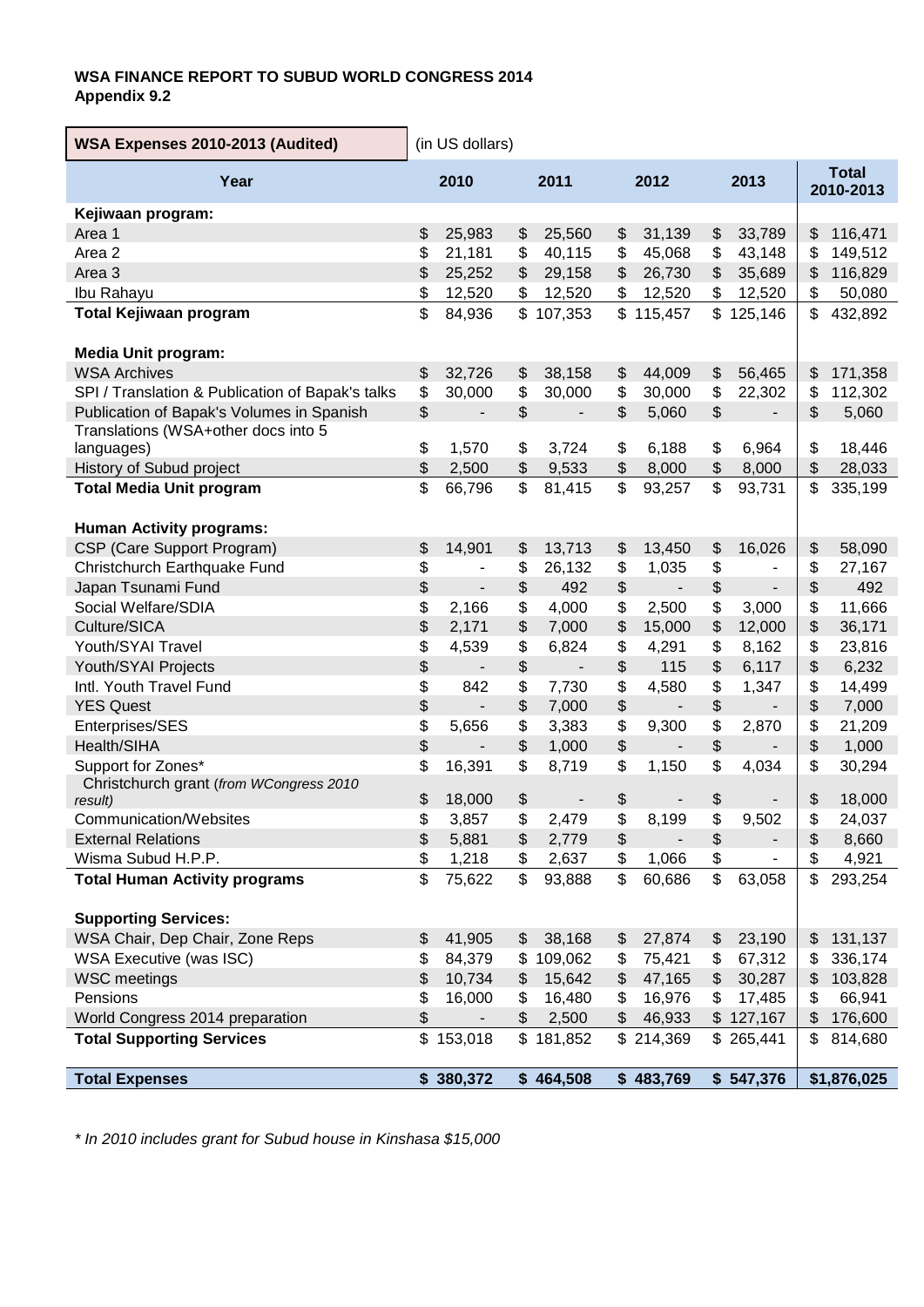# **WSA FINANCE REPORT TO SUBUD WORLD CONGRESS 2014 Appendix 9.3**

| WSA Net Assets and Balance Sheet 2010-2013 (Audited) (in US dollars) |     |      |  |                                  |  |      |  |                                                         |  |                                                              |
|----------------------------------------------------------------------|-----|------|--|----------------------------------|--|------|--|---------------------------------------------------------|--|--------------------------------------------------------------|
| Year                                                                 |     | 2010 |  | 2011                             |  | 2012 |  | 2013                                                    |  | <b>Total</b><br>2010-2013                                    |
|                                                                      |     |      |  |                                  |  |      |  |                                                         |  |                                                              |
| <b>Net Assets:</b>                                                   |     |      |  |                                  |  |      |  |                                                         |  |                                                              |
| Total Income*                                                        |     |      |  |                                  |  |      |  | \$ 384,082 \$ 401,402 \$ 370,202 \$ 621,345 \$1,777,031 |  |                                                              |
| Total Expenses*                                                      |     |      |  |                                  |  |      |  |                                                         |  | -\$ 380,372 -\$ 464,508 -\$ 483,769 -\$ 547,376 -\$1,876,025 |
| <b>Currency difference</b>                                           | -\$ |      |  | 18,019 -\$ 9,120 \$ 2,557 -\$    |  |      |  | $193 -$ \$                                              |  | 24,775                                                       |
| <b>Change in Net Assets</b>                                          | -\$ |      |  |                                  |  |      |  |                                                         |  | 14,309-\$ 72,226 -\$ 111,010 \$ 73,776 -\$ 123,769           |
|                                                                      |     |      |  |                                  |  |      |  |                                                         |  |                                                              |
| Net Assets end of year                                               |     |      |  | $$547,167$ \$ 474,941 \$ 363,931 |  |      |  | \$437.707                                               |  |                                                              |

| <b>Balance Sheet: Financial Position at 31 December 2010-2013</b> |                |             |  |        |  |                                         |    |           |
|-------------------------------------------------------------------|----------------|-------------|--|--------|--|-----------------------------------------|----|-----------|
| Year                                                              |                | 2010        |  | 2011   |  | 2012                                    |    | 2013      |
| <b>ASSETS</b>                                                     |                |             |  |        |  |                                         |    |           |
| Banks/Cash                                                        |                |             |  |        |  | \$541,714 \$498,776 \$358,798 \$385,214 |    |           |
| Custodial accounts                                                | \$             | 20,167 \$   |  | $-$ \$ |  | $\sim 10$                               | \$ |           |
| Accounts receivables and prepayments                              | \$             |             |  |        |  | 30,312 \$ 15,948 \$ 26,295              |    | \$168,270 |
|                                                                   |                |             |  |        |  |                                         |    |           |
| <b>Total Assets</b>                                               |                |             |  |        |  | $$592,193$ $$514,724$ $$385,093$        |    | \$553,484 |
|                                                                   |                |             |  |        |  |                                         |    |           |
| <b>LIABILITIES &amp; NET ASSETS</b>                               |                |             |  |        |  |                                         |    |           |
| Liabilities                                                       |                |             |  |        |  |                                         |    |           |
| Expense vouchers & income received in advance \$                  |                | 24,859 \$   |  |        |  | 39,783 \$ 21,162 \$ 115,777             |    |           |
| Custodial accounts                                                | \$             | $20,167$ \$ |  | - \$   |  |                                         | \$ |           |
|                                                                   |                |             |  |        |  |                                         |    |           |
| <b>Total liabilities</b>                                          |                | \$          |  |        |  | 45,026 \$ 39,783 \$ 21,162 \$ 115,777   |    |           |
|                                                                   |                |             |  |        |  |                                         |    |           |
| <b>Net Assets</b>                                                 |                |             |  |        |  |                                         |    |           |
| Unrestricted/Undesignated                                         |                |             |  |        |  | \$522,266 \$278,234 \$216,615           |    | \$214,766 |
| Board designated - World Congress Fund*                           | \$             | $\sim$      |  |        |  | $$147,500$ $$100,592$                   |    | \$179,277 |
| <b>Subud Emergency Fund</b>                                       | $\mathfrak{S}$ |             |  |        |  | 15,672 \$ 15,672 \$ 15,672 \$           |    | 15,672    |
| <b>Temporarily Donor Restricted</b>                               | \$             |             |  |        |  | $9,229$ \$ 33,535 \$ 31,052 \$          |    | 27,992    |
| <b>Total Net Assets</b>                                           |                |             |  |        |  | $$547,167$ $$474,941$ $$363,931$        |    | \$437,707 |
|                                                                   |                |             |  |        |  |                                         |    |           |
| <b>Total Liabilities and Net Assets</b>                           |                |             |  |        |  | \$592,193 \$514,724 \$385,093 \$553,484 |    |           |

*\*Total Income & Total Expenses include World Congress registrations & expenses in 2013*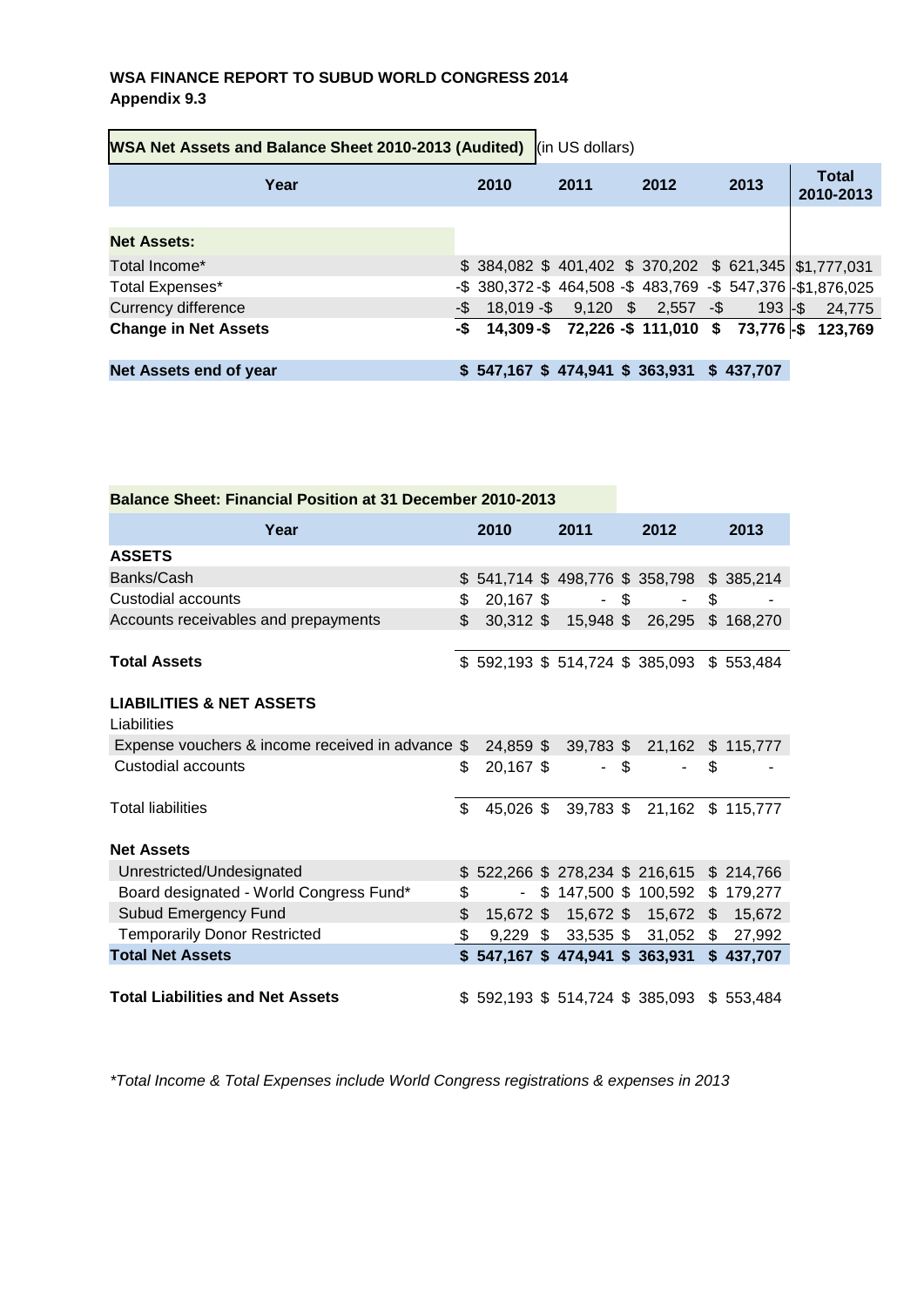# **Policy – WSA Reserves**

# **1. PURPOSE AND SCOPE**

The purpose of this policy is to define the extent and use of WSA Reserve funds.

# **2. DEFINITIONS**

Unless specified otherwise, the WSA refers to the World Subud Association, a not for profit Organization, registered in the USA and exempt from Federal income tax under section 501(a) of the Internal Revenue Code as an organization described in section  $501(c)(3)$ . <sup>(1)</sup>

Policies of the WSA are proposed, discussed and ratified by the World Subud Congress held approximately every four years. In the period between Congresses the World Subud Council has the mandate to implement resolutions of Congress and maintaining effective Governance. (2)

US Tax law requires Trustees (and in the case of the WSA, the Board of Directors (BODs) to provide a clear statement detailing the extent and intended use of reserves held. Guidelines are available to help the BODs develop this policy<sup>(3,4, 5,& 6)</sup> but it is up to the BOD to show evidence that they made " a genuine attempt to formulate a reserves policy, rather than just trying to justify the existing level of reserves."

In 2005 the UK Charities Commission published the Statement of Recommended Practice (SORP): Accounting by Charities, which requires trustees to provide a statement outlining what reserves are held and for what purpose. In its CC19 document the Charity Commission recommends a policy should outline the reasons why reserves are needed, the level the charity believes is required, the steps it will take to establish and maintain that level, and arrangements for monitoring and reviewing the policy.

Tax law basically requires similar explanations, with the underlying principle being that charities can accumulate income provided it is clear that this is being done to meet future needs rather than to avoid tax. But as Pesh Framjee, head of the unit serving non-profit organizations at Deloitte, has written in a useful white paper Charities and Reserves, what's most important is that "... management must make a genuine attempt to formulate a reserves policy, rather than just trying to justify the existing level of reserves."<sup>(5)</sup>

# **3. POLICY**

#### **3.1 Reserve Funds**

This Policy relates to unrestricted or "free" funds and does not apply to Restricted funds or Endowment funds. However it does include designated funds which have been earmarked for particular use, but whose application can be legally reassigned to other uses by trustee agreement. In general the Charities SORP specifies reserves as that part of a charity's income funds that is freely available to spend. Charity law requires that any income received should be spent within a reasonable period from time of receipt. Tangible fixed assets are excluded from reserves, as are program-related investments.

The WSA Executive, in conjunction with the Finance Committee, will analyze the financial situation of the WSA at their regular meetings, to identify the total reserves required/ available. This calculation must provide explanations regarding intended use of the Reserves, for subsequent presentation to and approval by the BOD, of how the value of the Reserves, have been arrived at.